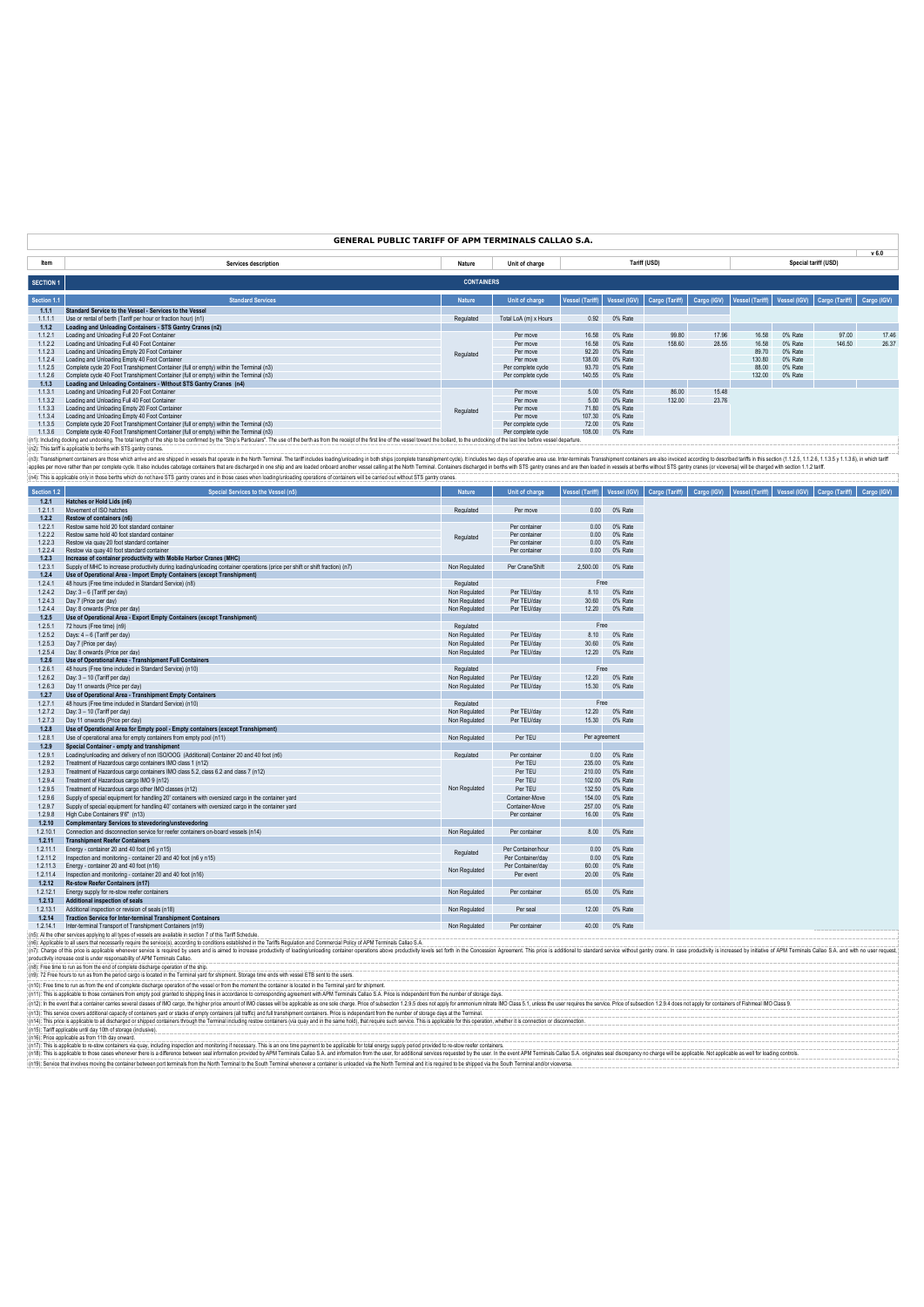| Section 1.3 | Special Service of Use of Operational Area (Port Terminal) - Services to the Cargo           | <b>Nature</b> | Unit of charge | Vessel (Tariff) Vessel (IGV) | Cargo (Tariff) | Cargo (IGV) |  | Vessel (Tariff)   Vessel (IGV)   Cargo (Tariff)   Cargo (IGV) |  |
|-------------|----------------------------------------------------------------------------------------------|---------------|----------------|------------------------------|----------------|-------------|--|---------------------------------------------------------------|--|
| 1,3.1       | Use of Operational Area - Import Full Containers (except Transhipment) (n20)                 |               |                |                              |                |             |  |                                                               |  |
| 1.3.1.1     | 48 hours to import and/or discharge container (Free time included in Standard Service) (n21) | Regulated     |                |                              | Free           |             |  |                                                               |  |
| 1.3.1.2     | Day: 3 - 6 (Tariff per day)                                                                  |               | Per TEU/day    |                              | 20.40          | 3.67        |  |                                                               |  |
| 1313        | Day 7 (Price per day) container 20 and 40 foot                                               |               | Por TEU        |                              | 71.30          | 12.83       |  |                                                               |  |
| 1314        | Days: 8 - 10 (Price per day)                                                                 | Non Regulated | Per TEU/day    |                              | 30.60          | 5.51        |  |                                                               |  |
| 1315        | Days: 11 - 20 (Price per day)                                                                |               | Per TEU/day    |                              | 30.60          | 5.51        |  |                                                               |  |
| 1316        | Days: 21 - 28 (Price per day)                                                                |               | Per TEU/day    |                              | 30.60          | 5.51        |  |                                                               |  |
| 1317        | Day: 29 onwards (Price per day)                                                              |               | Per TEU/day    |                              | 30.60          | 5.51        |  |                                                               |  |
| 1.3.2       | Use of Operational Area - Export Full Containers (except Transhipment) (n20)                 |               |                |                              |                |             |  |                                                               |  |
| 1321        | 72 hours to export and/or loading container (Free time) (n22)                                | Regulated     |                |                              | Free           |             |  |                                                               |  |
| 1322        | Days: 4 - 6 (Tariff per day)                                                                 |               | Per TEU/day    |                              | 20.40          | 3.67        |  |                                                               |  |
| 1323        | Day 7 (Price per day) container 20 and 40 foot                                               |               | Por TEU        |                              | 71.30          | 12.83       |  |                                                               |  |
| 1324        | Days: 8 - 10 (Price per day)                                                                 |               | Per TEU/day    |                              | 30.60          | 5.51        |  |                                                               |  |
| 1325        | Days: 11 - 20 (Price per day)                                                                | Non Regulated | Per TEU/day    |                              | 30.60          | 5.51        |  |                                                               |  |
| 1.3.2.6     | Days: 21 - 28 (Price per day)                                                                |               | Per TEU/day    |                              | 30.60          | 5.51        |  |                                                               |  |
| 1327        | Day: 29 onwards (Price per day)                                                              |               | Per TEU/day    |                              | 30.60          | 5.51        |  |                                                               |  |

(n20): Tarifis and prices set forth in sub-section 1.3.1 and 1.3.2 are applicable to those containers that have been discharged/oaded via the North Terminal as per conditions established in the Concession Contract. when co

| Section 1.4 | Temporary Depot Special Service - Services to the Cargo               | <b>Nature</b> | Unit of charge |                                                 |                                                                      |       |  |  | Vessel (Tariff)   Vessel (IGV)   Cargo (Tariff)   Cargo (IGV)   Vessel (Tariff)   Vessel (IGV)   Cargo (Tariff) |  |  | Cargo (IGV) |
|-------------|-----------------------------------------------------------------------|---------------|----------------|-------------------------------------------------|----------------------------------------------------------------------|-------|--|--|-----------------------------------------------------------------------------------------------------------------|--|--|-------------|
| 1.4.1       | Temporary Depot Integrated Service for dry import containers (n23)    |               |                |                                                 |                                                                      |       |  |  |                                                                                                                 |  |  |             |
| 1411        | 20' Container - Includes use of area until the 10th day               |               | Per container  |                                                 | 208.00                                                               | 37.44 |  |  |                                                                                                                 |  |  |             |
| 1412        | 40' Container - Includes use of area until the 10th day               |               | Per container  |                                                 | 275,00                                                               | 49.50 |  |  |                                                                                                                 |  |  |             |
| 1.4.1.3     | Use of area during days 11 - 20 (Price per day) (n24)                 | Non Regulated | Per TEU/dav    |                                                 | 15.00                                                                | 2.70  |  |  |                                                                                                                 |  |  |             |
| 1414        | Use of area during days 21 - 28 (Price per day) (n24)                 |               | Per TEU/dav    |                                                 | 20.00                                                                | 3.60  |  |  |                                                                                                                 |  |  |             |
| 1.4.1.5     | Use of area from 29th day onwards and other services (n24)            |               |                | See section 1.3.1.7 and others from section 1.5 |                                                                      |       |  |  |                                                                                                                 |  |  |             |
| 1.4.2       | Temporary Depot Integrated Service for dry export containers (n25)    |               |                |                                                 |                                                                      |       |  |  |                                                                                                                 |  |  |             |
| 1.4.2.1     | 20' Container - Includes use of area until the 7th day                |               | Per container  |                                                 | 154.00                                                               | 27.72 |  |  |                                                                                                                 |  |  |             |
| 1422        | 40' Container - Includes use of area until the 7th day                |               | Per container  |                                                 | 217.00                                                               | 39.06 |  |  |                                                                                                                 |  |  |             |
| 1.4.2.3     | Use of area days 8 - 10 (Price per day) (n26)                         | Non Regulated | Per TEU/dav    |                                                 | 7.00                                                                 | 1.26  |  |  |                                                                                                                 |  |  |             |
| 1.4.2.4     | Use of area days 11 - 20 (Price per day) (n26)                        |               | Per TEU/dav    |                                                 | 9.00                                                                 | 1.62  |  |  |                                                                                                                 |  |  |             |
| 1.4.2.5     | Use of area during days 21 - 28 (Price per day) (n26)                 |               | Per TEU/day    |                                                 | 20.00                                                                | 3.60  |  |  |                                                                                                                 |  |  |             |
| 1.4.2.6     | Use of area from 29th day onwards and other services (n26)            |               |                | See section 1.3.2.7 and others from section 1.5 |                                                                      |       |  |  |                                                                                                                 |  |  |             |
| 1.4.3       | Temporary Depot integrated service for reefer import containers (n27) |               |                |                                                 |                                                                      |       |  |  |                                                                                                                 |  |  |             |
| 1431        | 20' Container - Includes use of area until the 7th                    |               | Per container  |                                                 | 280.00                                                               | 50.40 |  |  |                                                                                                                 |  |  |             |
| 1.4.3.2     | 40' Container - Includes use of area until the 7th                    | Non Regulated | Per container  |                                                 | 345.00                                                               | 62.10 |  |  |                                                                                                                 |  |  |             |
| 1.4.3.3     | Use of area during days 8 - 10 (Price per day) (n28)                  |               | Per TEU/dav    |                                                 | 10.00                                                                | 1.80  |  |  |                                                                                                                 |  |  |             |
| 1.4.3.4     | Use of area from day 11 onwards and other services (n28)              |               |                |                                                 | See section 1.4.1.3. 1.4.1.4 and 1.3.1.7 and others from section 1.5 |       |  |  |                                                                                                                 |  |  |             |
| 1.4.4       | Temporary Depot integrated service for reefer export containers (n29) |               |                |                                                 |                                                                      |       |  |  |                                                                                                                 |  |  |             |
| 1441        | 20' Container - Includes use of area until the 7th                    |               | Per Container  |                                                 | 260.00                                                               | 46.80 |  |  |                                                                                                                 |  |  |             |
| 1442        | 40' Container - Includes use of area until the 7th                    | Non Regulated | Per Container  |                                                 | 320.00                                                               | 57.60 |  |  |                                                                                                                 |  |  |             |
| 1.4.4.3     | Use of area from day 8 onwards and other services (n30)               |               |                |                                                 | See section 1.4.2.3 to 1.4.2.5, 1.3.2.7 and others of section 1.5    |       |  |  |                                                                                                                 |  |  |             |

1.4.3 Use of area for my about and the reside and other services (n30)<br>(n23): This shall be applicable wheneve APM Terminals Calles SA has been nominated as Temporary Depot (3014). Service includes Cargo Portion of Standar

storage days.<br>(n2T): This ail be applicable whenever APM Terminals Callao S.A. has been nominated as Temporay Depot (3014). Service includes Cargo Portion of Standard Service, use of operational area until the 7h day, news (n2)): Pina of 14.3) is applicable bused operational era form days is 10 of lengorary (Berty). The standard in 14.14 asplicable frames in the section 14.14 asplicable for any splicable for any splicable for any splicable i

(n2): This shall be goilable where AM Teminato Callo S.A has been minimated as Tempory Data into a comparty of the comparty of the comparty of the comparty of the comparty of the comparty of the comparty of the comparty of

| Section 1.5 | Other Special Services for Containers (Port Terminal & Tempory Depot) - Services to the Cargo                    | <b>Nature</b> | Unit of charge     | <b>Vessel (Tariff)</b> | Vessel (IGV) | Cargo (Tariff) | Cargo (IGV) | Vessel (Tariff) | Vessel (IGV) Cargo (Tariff) |  |
|-------------|------------------------------------------------------------------------------------------------------------------|---------------|--------------------|------------------------|--------------|----------------|-------------|-----------------|-----------------------------|--|
| 1.5.1       | <b>Special Cargo</b>                                                                                             |               |                    |                        |              |                |             |                 |                             |  |
| 1.5.1.1     | Treatment of Hazardous cargo containers IMO class 1 (n31)                                                        |               | Per TEU            |                        |              | 235.00         | 42.30       |                 |                             |  |
| 1.5.1.2     | Treatment of Hazardous cargo containers IMO class 5.2, class 6.2 and class 7 (n31)                               |               | Per TEU            |                        |              | 210.00         | 37.80       |                 |                             |  |
| 1.5.1.3     | Treatment of Hazardous cargo IMO 9 (n31 y n32)                                                                   |               | Per TEU            |                        |              | 102.00         | 18.36       |                 |                             |  |
| 1.5.1.4     | Treatment of Hazardous cargo other IMO classes (n31)                                                             | Non Regulated | Per TEU            |                        |              | 132.50         | 23.85       |                 |                             |  |
| 1.5.1.5     | Supply of special equipment for handling 20' containers with oversized cargo in the container vard               |               | Container-Move     |                        |              | 154 00         | 27.72       |                 |                             |  |
| 1.5.1.6     | Supply of special equipment for handling 40' containers with oversized cargo in the container yard               |               | Container-Move     |                        |              | 257.00         | 46.26       |                 |                             |  |
| 1.5.1.7     | High Cube Containers 9'6" (n29)                                                                                  |               | Container          |                        |              | 16.00          | 2.88        |                 |                             |  |
| 1.5.2       | <b>Reefer Container</b>                                                                                          |               |                    |                        |              |                |             |                 |                             |  |
| 1.5.2.1     | Fnerov - 20' and 40' container (n34 and n35).                                                                    | Regulated     | Per container/hour |                        |              | 0.00           | 0.00        |                 |                             |  |
| 1.5.2.2     | Inspection and monitoring - 20' and 40' container (n34 and n35)                                                  |               | Per container/day  |                        |              | 0.00           | 0.00        |                 |                             |  |
| 1.5.2.3     | Energy - 20" and 40" container (Price per day or fraction day) (n36)                                             | Non Regulated | Per container/day  |                        |              | 60.00          | 10.80       |                 |                             |  |
| 1.5.2.4     | Inspection and monitoring - 20' and 40' container (n36)                                                          |               | Per event          |                        |              | 20.00          | 3.60        |                 |                             |  |
| 1.5.2.5     | Assembly and disassembly of clip system on reefer Gensets (n34)                                                  | Regulated     | Per complete cycle |                        |              | 0.00           | 0.00        |                 |                             |  |
| 1.5.3       | Cargo Handling and horizontal movement operations                                                                |               |                    |                        |              |                |             |                 |                             |  |
| 1.5.3.1     | Additional Movement to Standard Service in the terminal as per request of the user or authorities (n34)          | Regulated     | Per Container      |                        |              | 0.00           | 0.00        |                 |                             |  |
| 1.5.3.2     | Cargo inspection with groups o gangs - 20' and 40' container (n34)                                               |               | Per Container      |                        |              | 0.00           | 0.00        |                 |                             |  |
| 1.5.3.3     | Cargo inspection with forklifts - 20' and 40' container (n34).                                                   |               | Per Container      |                        |              | 0.00           | 0.00        |                 |                             |  |
| 1.5.3.4     | Consolidation/deconsolidation of drv containers                                                                  |               | Per Container      |                        |              | 164.00         | 29.52       |                 |                             |  |
| 1.5.3.5     | Consolidation/deconsolidation of dry containers including Gate In/Gate Out of empty container                    |               | Per Container      |                        |              | 216.00         | 38.88       |                 |                             |  |
| 1.5.3.6     | Consolidation/deconsolidation of reefer containers                                                               | Non Regulated | Per Container      |                        |              | 544.00         | 97.92       |                 |                             |  |
| 1.5.3.7     | Consolidation/deconsolidation of reefer containers including Gate In/Gate Out of empty containers                |               | Per Container      |                        |              | 700.00         | 126.00      |                 |                             |  |
| 1.5.3.8     | Consolidation/deconsolidation of containers with Mobile Harbour Cranes (Price per shift or fraction shift) (n37) |               | Per shift          |                        |              | 1.155.00       | 207.90      |                 |                             |  |
| 1.5.4       | <b>Other Services</b>                                                                                            |               |                    |                        |              |                |             |                 |                             |  |
| 1.5.4.1     | Breakdown as per instructions of freight forward agent (n38)                                                     |               | Per B/L            |                        |              | 23.00          | 4.14        |                 |                             |  |
| 1.5.4.2     | Bill of lading breakdown (n38)                                                                                   |               | Per breakdown      |                        |              | 23.00          | 4.14        |                 |                             |  |
| 1.5.4.3     | Sweeping of empty container                                                                                      |               | Per container      |                        |              | 6.00           | 1.08        |                 |                             |  |
| 1.5.4.4     | Simple cleaning of container                                                                                     |               | Per container      |                        |              | 24.00          | 4.32        |                 |                             |  |
| 1.5.4.5     | Chemical cleaning of container                                                                                   | Non Regulated | Per container      |                        |              | 48.00          | 8.64        |                 |                             |  |
| 1.5.4.6     | Container repair                                                                                                 |               | Per Activity       |                        |              | Per quote      |             |                 |                             |  |
| 1.5.4.7     | Seal placement services                                                                                          |               | Per seal           |                        |              | 12.00          | 2.16        |                 |                             |  |
| 1.5.4.8     | Additional inspection or revision of seals (n18)                                                                 |               | Per seal           |                        |              | 12.00          | 2.16        |                 |                             |  |
| 1.5.4.9     | Labels Placing or Removal Services (n39)                                                                         |               | Per container      |                        |              | 9.00           | 1.62        |                 |                             |  |
| 1.5.4.10    | Additional weighing of containers (n40)                                                                          |               | Per container      |                        |              | 90.00          | 16.20       |                 |                             |  |
| 1.5.5       | <b>Depot for Empty Containers</b>                                                                                |               |                    |                        |              |                |             |                 |                             |  |
| 1.5.5.1     | Gate In (n41)                                                                                                    | Non Regulated | Per container      |                        |              | 129.00         | 23.22       |                 |                             |  |
|             | 1.5.5.2 Gate Out (n41)                                                                                           |               | Per container      |                        |              | 88.00          | 15.84       |                 |                             |  |

(n31): in the ent this continer carries event of astero Mic and the price amount of Mic destes will be spliciable as ne side charge. Price of service is entropy for ammonim nitrate MIO Class 5.1, unless the user requires t

(n3). This service coers additional capachy of container yard or stacks of full containes (except transipment). Price is independent from the number of storage days at the Terminal. This is not applicable for containes of

(n41): This service shall not be applicable for shipping, unloading or transhipment services for empty containers set forth in Section 1.1.2 and 1.1.3 of current Tariff Schedule. weighing.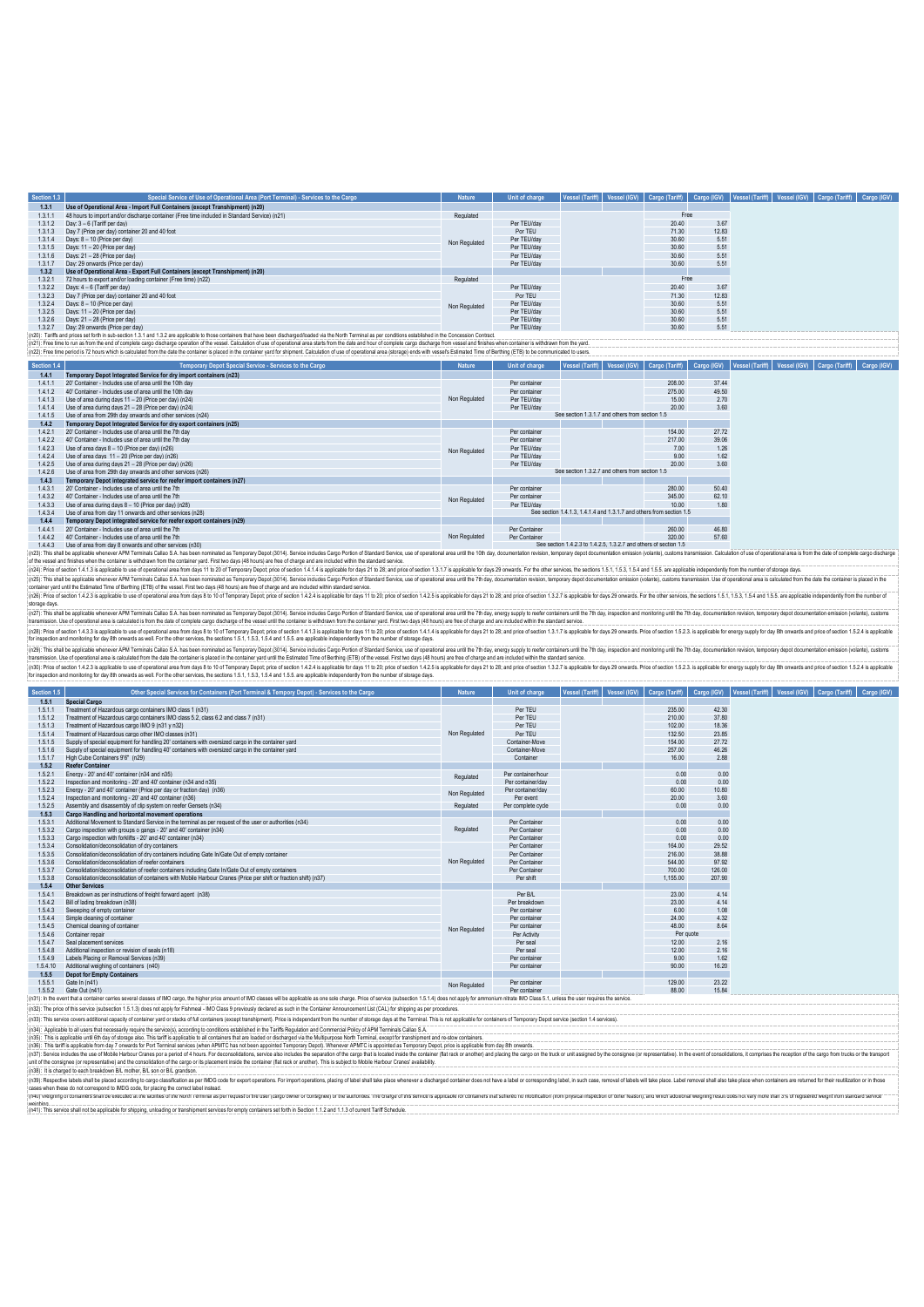| <b>SECTION 2</b> |                                                                                                                                                                                                                                | <b>BREAK BULK CARGO SERVICES</b> |                       |                 |                                        |                                                                                                                               |        |                                                               |         |                                                 |             |
|------------------|--------------------------------------------------------------------------------------------------------------------------------------------------------------------------------------------------------------------------------|----------------------------------|-----------------------|-----------------|----------------------------------------|-------------------------------------------------------------------------------------------------------------------------------|--------|---------------------------------------------------------------|---------|-------------------------------------------------|-------------|
| Section 2.1      | <b>Standard Services</b>                                                                                                                                                                                                       | <b>Nature</b>                    | Unit of charge        | Vessel (Tariff) |                                        | Vessel (IGV)   Cargo (Tariff)   Cargo (IGV)   Vessel (Tariff)   Vessel (IGV)   Cargo (Tariff)                                 |        |                                                               |         |                                                 | Cargo (IGV) |
| 2.1.1            | Standard Service to the Vessel - Services to the Vessel                                                                                                                                                                        |                                  |                       |                 |                                        |                                                                                                                               |        |                                                               |         |                                                 |             |
| 2.1.1.1          | Use or rental of berth (Tariff per hour or fraction hour) (n1)                                                                                                                                                                 | Regulated                        | Total LoA (m) x Hours | 0.92            | 0% Rate                                |                                                                                                                               |        |                                                               |         |                                                 |             |
| 2.1.2            | <b>Standard Service to Break Bulk Cargo</b>                                                                                                                                                                                    |                                  |                       |                 |                                        |                                                                                                                               |        |                                                               |         |                                                 |             |
| 2.1.2.1          | Loading and Unloading of Break Bulk cargo (n42)                                                                                                                                                                                | Requlated                        | Per Ton               | 2.50            | 0% Rate                                | 7.20                                                                                                                          | 1.30   | 2.50                                                          | 0% Rate | 7.00                                            | 1.26        |
|                  | (n42): Vessel portion of this tariff includes transference of the cargo from vessel to the quay, lashinglunlashing and tally. Payment of Vessel portion will be applicable to the shipping line or cargo consignee, upon condi |                                  |                       |                 |                                        |                                                                                                                               |        |                                                               |         |                                                 |             |
| Section 2.2      | Special Services - Services to the Vessel (n5)                                                                                                                                                                                 | <b>Nature</b>                    | Unit of charge        | Vessel (Tariff) |                                        | Vessel (IGV) Cargo (Tariff)                                                                                                   |        | Cargo (IGV)   Vessel (Tariff)   Vessel (IGV)   Cargo (Tariff) |         |                                                 | Cargo (IGV) |
| 2.2.1            | Hatches or Hold Lids (n6)                                                                                                                                                                                                      |                                  |                       |                 |                                        |                                                                                                                               |        |                                                               |         |                                                 |             |
| 2.2.1.1          | Movement of ISO hatches                                                                                                                                                                                                        | Regulated                        | Per move              | 0.00            | 0% Rate                                |                                                                                                                               |        |                                                               |         |                                                 |             |
| 2.2.2            | Re-stow of Break Bulk Cargo                                                                                                                                                                                                    |                                  |                       |                 |                                        |                                                                                                                               |        |                                                               |         |                                                 |             |
| 2221             | Re-stow via vessel                                                                                                                                                                                                             | Regulated                        | Per ton               | 10.00           | 0% Rate                                |                                                                                                                               |        |                                                               |         |                                                 |             |
| 2222             | Re-stow via quay (n43)<br><b>Transhipment of Break Bulk cargo</b>                                                                                                                                                              |                                  | Per ton               | 18.00           | 0% Rate                                |                                                                                                                               |        |                                                               |         |                                                 |             |
| 2.2.3<br>2.2.3.1 | Transhipment of Break Bulk cargo - Complete cycle (n44)                                                                                                                                                                        | Non Regulated                    | Per ton               | 19.40           | 0% Rate                                |                                                                                                                               |        |                                                               |         |                                                 |             |
|                  | (n43): This is applicable to the cargo that is re-stowed in the same hold (level) or in another hold (level) of the vessel which in both cases cargo requires to be temporarily transferred to the quay.                       |                                  |                       |                 |                                        |                                                                                                                               |        |                                                               |         |                                                 |             |
|                  | (n44): Price of service includes 3 free days of storage which applies after completion of cargo discharge operation of the vessel                                                                                              |                                  |                       |                 |                                        |                                                                                                                               |        |                                                               |         |                                                 |             |
|                  |                                                                                                                                                                                                                                |                                  |                       |                 |                                        |                                                                                                                               |        |                                                               |         |                                                 |             |
| Section 2.3      | Special Service of Use of Operational Area (Port Terminal) - Services to the Cargo                                                                                                                                             | <b>Nature</b>                    | Unit of charge        | Vessel (Tariff) |                                        | Vessel (IGV) Cargo (Tariff)                                                                                                   |        | Cargo (IGV)   Vessel (Tariff)   Vessel (IGV)   Cargo (Tariff) |         |                                                 | Cargo (IGV) |
| 2.3.1            | Use of Operational Area - All traffic                                                                                                                                                                                          |                                  |                       |                 |                                        |                                                                                                                               |        |                                                               |         |                                                 |             |
| 2.3.1.1          | Days: 1 - 3 (Free time - included in Standard Service)                                                                                                                                                                         | Regulated                        |                       |                 |                                        | Free                                                                                                                          |        |                                                               |         |                                                 |             |
| 2.3.1.2          | Days: 4 - 10 (Tariff for whole period or fraction period)                                                                                                                                                                      |                                  | Per ton               |                 |                                        | 22.11                                                                                                                         | 3.98   |                                                               |         |                                                 |             |
| 2.3.1.3          | Days: 11 - 20 (Tariff per day or fraction day)                                                                                                                                                                                 | Non Regulated                    | Per ton/day           |                 |                                        | 2.50                                                                                                                          | 0.45   |                                                               |         |                                                 |             |
| 2.3.1.4          | Days: 21 - onwards (Tariff per day or fraction day)                                                                                                                                                                            |                                  | Per ton/day           |                 |                                        | 4.00                                                                                                                          | 0.72   |                                                               |         |                                                 |             |
| Section 2.4      | Special Service of Temporary Depot - Services to the Cargo                                                                                                                                                                     | <b>Nature</b>                    | Unit of charge        |                 |                                        | Vessel (Tariff)   Vessel (IGV)   Cargo (Tariff)   Cargo (IGV)                                                                 |        |                                                               |         | Vessel (Tariff)   Vessel (IGV)   Cargo (Tariff) | Cargo (IGV) |
| 2.4.1            | Temporary Depot Integrated Service - All traffic (n45)                                                                                                                                                                         |                                  |                       |                 |                                        |                                                                                                                               |        |                                                               |         |                                                 |             |
| 2.4.1.1          | Break Bulk Cargo - Includes use of operational area until day 10                                                                                                                                                               |                                  | Per ton               |                 |                                        | 25.60                                                                                                                         | 4.61   |                                                               |         |                                                 |             |
| 2.4.1.2          | Use of operational area from days 11 - 20 (Price per day of day fraction)                                                                                                                                                      | Non Regulated                    | Per ton/day           |                 |                                        | 1.50                                                                                                                          | 0.27   |                                                               |         |                                                 |             |
| 2.4.1.3          | Use of operational area from day 21 onwards and other services (n46)                                                                                                                                                           |                                  |                       |                 | See section 2.3.1.4 and 2.5.2 to 2.5.4 |                                                                                                                               |        |                                                               |         |                                                 |             |
|                  | (n45): This is applicable whenever APM Terminals Callao S.A. is appointed as Temporary Depot (code 3014) after cargo has been previously coordinated and accepted by APMTC (Subject to space availability). It includes the St |                                  |                       |                 |                                        |                                                                                                                               |        |                                                               |         |                                                 |             |
|                  | transmission to Customs. First three calendar days are free of charge and are part of the Standard Service.                                                                                                                    |                                  |                       |                 |                                        |                                                                                                                               |        |                                                               |         |                                                 |             |
|                  | (m46): Price of section 2.3.1.4. is applicable for use of operational area of Temporary Depot service from day 21 and onwards. For the other services, tariffs and prices of sections from 2.5.2 to 2.5.4 are applicable indep |                                  |                       |                 |                                        |                                                                                                                               |        |                                                               |         |                                                 |             |
| Section 2.5      | Other Special Services to Break Bulk Cargo (Port Terminal & Temporary Depot) - Services to the Cargo                                                                                                                           | <b>Nature</b>                    | Unit of charge        |                 |                                        | Vessel (Tariff)   Vessel (IGV)   Cargo (Tariff)   Cargo (IGV)   Vessel (Tariff)   Vessel (IGV)   Cargo (Tariff)   Cargo (IGV) |        |                                                               |         |                                                 |             |
| 2.5.1            | Use of Simple Depot - All traffic (n47)                                                                                                                                                                                        |                                  |                       |                 |                                        |                                                                                                                               |        |                                                               |         |                                                 |             |
| 2.5.1.1          | Days: 1 - 30 (Price per month or fraction month)                                                                                                                                                                               | Non Regulated                    | Per m2                |                 |                                        | 10.50                                                                                                                         | 1.89   |                                                               |         |                                                 |             |
| 2.5.2            | <b>Special Cargo</b>                                                                                                                                                                                                           |                                  |                       |                 |                                        |                                                                                                                               |        |                                                               |         |                                                 |             |
| 2.5.2.1          | Loading/Unloading of project cargo without mobile harbor crane (n48)                                                                                                                                                           |                                  | Per ton or m3         |                 |                                        | 17.00                                                                                                                         | 3.06   |                                                               |         |                                                 |             |
| 2.5.2.2          | Loading/Unloading of project cargo with mobile harbor crane (n48)                                                                                                                                                              | Regulated                        | Per ton or m3         |                 |                                        | 19.00                                                                                                                         | 342    |                                                               |         |                                                 |             |
| 2.5.2.3          | Special treatment to hazardous cargo using equipment and additional personnel - direct treatment (n49)                                                                                                                         |                                  | Per ton               |                 |                                        | 13.08                                                                                                                         | 2.35   |                                                               |         |                                                 |             |
| 2.5.2.4          | Special treatment to hazardous cargo using equipment and additional personnel - indirect treatment (n49)                                                                                                                       |                                  | Per ton               |                 |                                        | 20.79                                                                                                                         | 3.74   |                                                               |         |                                                 |             |
| 2.5.3            | Cargo Handling and horizontal movement operations                                                                                                                                                                              |                                  |                       |                 |                                        |                                                                                                                               |        |                                                               |         |                                                 |             |
| 2.5.3.1          | Additional Movement as per request of the user or competent authority                                                                                                                                                          |                                  | Per ton               |                 |                                        | 3.50                                                                                                                          | 0.63   |                                                               |         |                                                 |             |
| 2.5.3.2          | Handling for registry of break bulk cargo (n50)                                                                                                                                                                                |                                  | Per ton               |                 |                                        | 3.50                                                                                                                          | 0.63   |                                                               |         |                                                 |             |
| 2.5.3.3          | Deconsolidation/Consolidation of break bulk cargo with MAFIs (n51)                                                                                                                                                             | Non Regulated                    | Per MAFI              |                 |                                        | 256.00                                                                                                                        | 46.08  |                                                               |         |                                                 |             |
| 2.5.3.4          | Desconsolidation/Consolidation of Break Bulk cargo in MAFI's with Mobile Harbour Cranes (Price per shift or fraction shift) (n52)<br>Deconsolidation/Consolidation of MAFIs (n53)                                              |                                  | Per Shift             |                 |                                        | 1.155.00                                                                                                                      | 207.90 |                                                               |         |                                                 |             |
| 2535             |                                                                                                                                                                                                                                |                                  | Per MAFI              | 77.00           | 13.86                                  |                                                                                                                               |        |                                                               |         |                                                 |             |
| 2.5.4<br>2541    | Other services<br>Additional weighing (This does not include extra movement)                                                                                                                                                   | Non Regulated                    | Per truck             |                 |                                        | 21.00                                                                                                                         | 3.78   |                                                               |         |                                                 |             |
| 2.5.5            | Productivity increase for loading and unloading operations (n54)                                                                                                                                                               |                                  |                       |                 |                                        |                                                                                                                               |        |                                                               |         |                                                 |             |
| 2.5.5.1          | Productivity higher or equal to 305 tons-hour                                                                                                                                                                                  |                                  | Per ton               |                 |                                        | 10.22                                                                                                                         | 1.84   |                                                               |         |                                                 |             |
| 2.5.5.2          | Productivity higher or equal to 406 tons-hour                                                                                                                                                                                  | Regulated                        | Per ton               |                 |                                        | 10.71                                                                                                                         | 1.93   |                                                               |         |                                                 |             |
| 2.5.5.3          | Productivity higher or equal to 610 tons-hour                                                                                                                                                                                  |                                  | Per ton               |                 |                                        | 11.65                                                                                                                         | 2.10   |                                                               |         |                                                 |             |

**Regulated** (n47). This service refers to receiving Break Bulk cargo, placing time designated area and storaging if for a period ayered by the exporter or importer and APM Terminis Calles S.A. This is applicable for east) changing the (MS): Tafforesports to be and understo the accept of the studie and the members of the studie of the studies and the property and the studies and the state of the state of the studies and the state of the studies of the st

(r63): This restrict branding d'asp und points and/o ginag for the regist of the regist of responsible product of cargo This envious of the provided to aspect of the server consigned of the article and the product of a con

| <b>SECTION 3</b> |                                                                                                                                                                                                                                | <b>RO-RO CARGO SERVICES</b> |                       |                        |                 |                |               |                 |         |                                                                                                                               |             |
|------------------|--------------------------------------------------------------------------------------------------------------------------------------------------------------------------------------------------------------------------------|-----------------------------|-----------------------|------------------------|-----------------|----------------|---------------|-----------------|---------|-------------------------------------------------------------------------------------------------------------------------------|-------------|
| Section 3.1      | <b>Standard Service</b>                                                                                                                                                                                                        | <b>Nature</b>               | Unit of charge        | <b>Vessel (Tariff)</b> | Vessel (IGV)    | Cargo (Tariff) | Cargo (IGV)   |                 |         | Vessel (Tariff) Vessel (IGV) Cargo (Tariff)                                                                                   | Cargo (IGV) |
| 3.1.1            | Standard Service to the Vessel - Services to the Vessel                                                                                                                                                                        |                             |                       |                        |                 |                |               |                 |         |                                                                                                                               |             |
| 3.1.1.1          | Use or rental of berth (Tariff per hour or fraction hour) (n1)                                                                                                                                                                 | Regulated                   | Total LoA (m) x Hours | 0.92                   | 0% Rate         |                |               |                 |         |                                                                                                                               |             |
| 3.1.2            | Standard Service to Ro-Ro Cargo                                                                                                                                                                                                |                             |                       |                        |                 |                |               |                 |         |                                                                                                                               |             |
| 3.1.2.1          | Loading or Unloading of Ro-Ro Cargo (n55)                                                                                                                                                                                      | Regulated                   | Per ton               | 3.50                   | 0% Rate         | 32.50          | 5.85          | 3.50            | 0% Rate | 30.60                                                                                                                         | 5.51        |
|                  | (n55): Vessel portion of this tariff will be charged to the Shipping line (or representative), unless maritime shipping contract indicates otherwise. If Vessel portion of this tariff is charged to the cargo consignee, then |                             |                       |                        |                 |                |               |                 |         |                                                                                                                               |             |
| Section 3.2      | Special Services - Services to the Vessel                                                                                                                                                                                      | <b>Nature</b>               | Unit of charge        | <b>Vessel (Tariff)</b> | Vessel (IGV)    |                |               |                 |         | Cargo (Tariff)   Cargo (IGV)   Vessel (Tariff)   Vessel (IGV)   Cargo (Tariff)   Cargo (IGV)                                  |             |
| 3.2.1            | Re-stow of Ro-Ro cargo                                                                                                                                                                                                         |                             |                       |                        |                 |                |               |                 |         |                                                                                                                               |             |
| 3.2.1.1          | Re-stow via vessel                                                                                                                                                                                                             |                             | Per ton               | 25.00                  | 0% Rate         |                |               |                 |         |                                                                                                                               |             |
| 3.2.1.2          | Re-stow via quay (n56)                                                                                                                                                                                                         | Regulated                   | Per ton               | 45.00                  | 0% Rate         |                |               |                 |         |                                                                                                                               |             |
| 3.2.2            | Transhipment of Ro-Ro cargo                                                                                                                                                                                                    |                             |                       |                        |                 |                |               |                 |         |                                                                                                                               |             |
| 3.2.2.1          | Transhipment of Ro-Ro cargo - Complete cycle (n57)                                                                                                                                                                             | Non Regulated               | Per ton               | 72.00                  | 0% Rate         |                |               |                 |         |                                                                                                                               |             |
|                  | (n56): This is applicable to the cargo that is re-stowed in the same hold (level) or in another hold (level) of the vessel which in both cases cargo requires to be temporarily transferred to the quay.                       |                             |                       |                        |                 |                |               |                 |         |                                                                                                                               |             |
|                  | (n57): Price of service includes 3 free days of storage which applies after completion of cargo discharge operation of the vessel.                                                                                             |                             |                       |                        |                 |                |               |                 |         |                                                                                                                               |             |
| Section 3.3      | Special Service of Use of Operational Area (Port Terminal) - Services to the Cargo                                                                                                                                             | <b>Nature</b>               | Unit of charge        | <b>Vessel (Tariff)</b> | Vessel (IGV)    | Cargo (Tariff) | Cargo (IGV)   | Vessel (Tariff) |         | Vessel (IGV) Cargo (Tariff)                                                                                                   | Cargo (IGV) |
| 3.3.1            | Use of Operational Area - All traffic (n58)                                                                                                                                                                                    |                             |                       |                        |                 |                |               |                 |         |                                                                                                                               |             |
| 3311             | Days: 1 - 3 (Free time - included in Standard Service)                                                                                                                                                                         | Regulated                   |                       |                        |                 | Free           |               |                 |         |                                                                                                                               |             |
| 3.3.1.2          | Days: 4 - 10 (Price for total period or fraction period)                                                                                                                                                                       | Non Regulated               | Per ton               |                        |                 | 40.00          | 7.20          |                 |         |                                                                                                                               |             |
| 3.3.1.3          | Days: 11 - onwards (Price per day or fraction day)                                                                                                                                                                             |                             | Per ton/day           |                        |                 | 15.00          | 2.70          |                 |         |                                                                                                                               |             |
|                  | (n58): Prices of this section are applicable to all types of vehicle and machinery                                                                                                                                             |                             |                       |                        |                 |                |               |                 |         |                                                                                                                               |             |
| Section 3.4      | Special Service of Temporary Depot - Services to the Cargo                                                                                                                                                                     | <b>Nature</b>               | Unit of charge        | <b>Vessel (Tariff)</b> | Vessel (IGV)    | Cargo (Tariff) | Cargo (IGV)   |                 |         | Vessel (Tariff)   Vessel (IGV)   Cargo (Tariff)   Cargo (IGV)                                                                 |             |
|                  |                                                                                                                                                                                                                                |                             |                       |                        |                 |                |               |                 |         |                                                                                                                               |             |
| 3.4.1            | Temporary Depot Integrated Service - All traffic (n59)                                                                                                                                                                         |                             |                       |                        |                 |                |               |                 |         |                                                                                                                               |             |
| 3.4.1.1          | Ro-Ro cargo in general - Includes use of operational area until day 10                                                                                                                                                         |                             | Per ton               |                        |                 | 68.00          | 12.24<br>1.80 |                 |         |                                                                                                                               |             |
| 3.4.1.2<br>3413  | Use of operational area from day 11 onwards (Price per day or fraction day)<br>Other services (n60)                                                                                                                            | Non Regulated               | Per ton/day           |                        | See section 3.5 | 10.00          |               |                 |         |                                                                                                                               |             |
|                  | (n59): This is applicable whenever APM Terminals Callao S.A. is appointed as Temporary Depot (code 3014) after cargo has been previously coordinated and accepted by APMTC (Subject to space availability). It includes the St |                             |                       |                        |                 |                |               |                 |         |                                                                                                                               |             |
|                  | transmission to Customs. First three calendar days are free of charge and are part of the Standard Service. Prices of this section are applicable to all types of vehicles and machinery.                                      |                             |                       |                        |                 |                |               |                 |         |                                                                                                                               |             |
|                  | (n60): Prices of section 3.5 apply to other services of Temporary Depot, independently from the number of storage days of RoRo cargo.                                                                                          |                             |                       |                        |                 |                |               |                 |         |                                                                                                                               |             |
|                  |                                                                                                                                                                                                                                |                             |                       |                        |                 |                |               |                 |         |                                                                                                                               |             |
| Section 3.5      | Other Special Services to Ro-Ro Cargo (Port Terminal & Temporary Depot) - Services to the Cargo                                                                                                                                | <b>Nature</b>               | Unit of charge        |                        |                 |                |               |                 |         | Vessel (Tariff)   Vessel (IGV)   Cargo (Tariff)   Cargo (IGV)   Vessel (Tariff)   Vessel (IGV)   Cargo (Tariff)   Cargo (IGV) |             |
| 3.5.1            | Handling Services in Storage area                                                                                                                                                                                              |                             |                       |                        |                 |                |               |                 |         |                                                                                                                               |             |
| 3.5.1.1          | Handling for registry of Ro-Ro cargo (n61)                                                                                                                                                                                     | Non Regulated               | Per ton               |                        |                 | 10.50          | 1.89          |                 |         |                                                                                                                               |             |
| 3.5.1.2          | Extra movement of Ro-Ro cargo (n62)                                                                                                                                                                                            |                             | Per ton               |                        |                 | 2.10           | 0.38          |                 |         |                                                                                                                               |             |
| 3.5.2            | <b>Deconsolidation/Consolidation</b>                                                                                                                                                                                           |                             |                       |                        |                 |                |               |                 |         |                                                                                                                               |             |
| 3.5.2.1          | Deconsolidation/Consolidation of Ro-Ro cargo with MAFIs (n63)                                                                                                                                                                  |                             | Per MAFI              |                        |                 | 256.00         | 46.08         |                 |         |                                                                                                                               |             |
| 3.5.2.2          | Desconsolidation/Consolidation of Ro-Ro cargo en MAFI's with Mobile Harbour Cranes (Price per shift or fraction shift) (n64)                                                                                                   | Non Regulated               | Per Shift             |                        |                 | 1.155.00       | 207.90        |                 |         |                                                                                                                               |             |
| 3.5.2.3          | Deconsolidation/Consolidation of MAFI's (n53)                                                                                                                                                                                  |                             | Per MAFI              | 77.00                  | 13.86           |                |               |                 |         |                                                                                                                               |             |

(n51) : This reles to handing of cargo using gangs and/or equipment for the respistry or inspection of the cargo, as per request of the user, (cargo owner or consignee) or authorities, (cargo owner or consignee) or compete

(r64); Series that in the state of cases where it are internal of Re-Resolvement Re-Resolvement in the period of bur(4) hours in order to sparabwihdrawischarge and packled AR-Resolved Installers (Refered to a MAFI trailer)